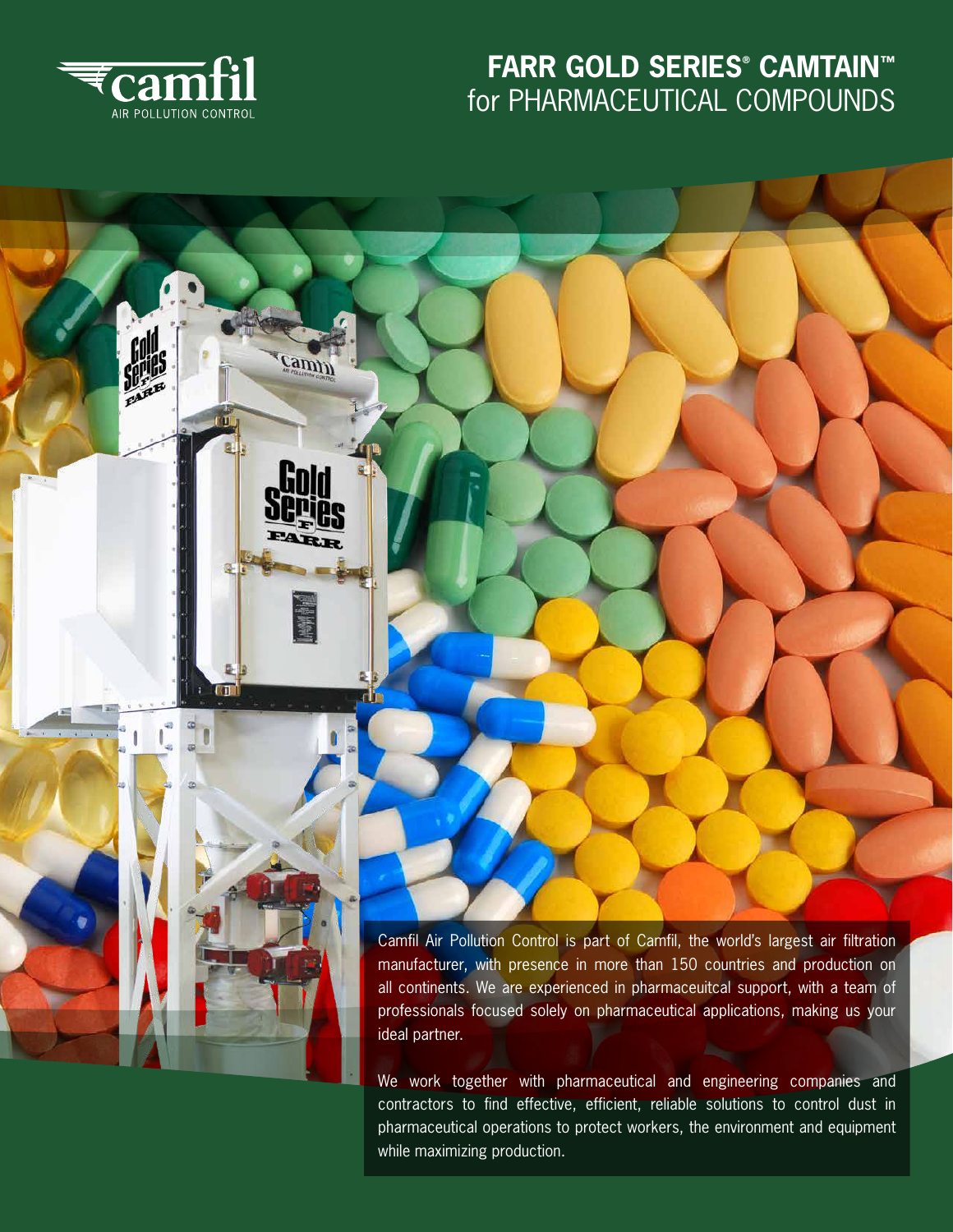### **FARR GOLD SERIES CAMTAIN**

Camfil APC has named its contained dust collection system the Farr Gold Series Camtain. Camfil is the parent company of Camfil Air Pollution Control and is the world leader in contained HEPA filtration systems.

Safe-change containment systems are available for both the filter cartridges and discharge system. The cartridge change utilizes a bag-in/bag-out (BIBO) method while the discharge uses continuous liner technology. The Farr Gold Series can also support traditional dust collection for nuisance dusts and fumes that do not require full isolation and containment. Camfil APC has contained and non-contained dust collectors for pharmaceutical applications in the Americas, Asia and Europe.

#### **BENEFITS OF THE FARR GOLD SERIES COLLECTOR**

- High entry, cross flow inlet eliminates upward velocities that can hold fine particulates in the filter cartridges, reducing the re-entrainment of the particulate matter.
- Vertically arranged filters shed virtually all the particles versus horizontal filters which allow the particles to build on top of the filter.
- High efficiency filters stop 99.99% of the dust at 0.5 microns!
- Specially treated filter media repels fine particulates for a lower pressure drop and longer filter life.
- HemiPleat Gold Cone design provides 25% more media for long service life
- Filter cartridges are sealed via an internal cam lock action, allowing convenient change-out through the BIBO safechange system.

### **FARR GOLD SERIES FOR PHARMACEUTICAL MANUFACTURING APPLICATIONS**

The Farr Gold Series (FGS) units can be used in a variety of pharmaceutical dust collection applications including tablet presses, coating, fluid bed drying, spray drying, blending, granulation and general room ventilation. The FGS is perfect for high efficiency filtration for pharmaceutical manufacturing.





The Farr Gold Series® Camtain™ contained dust collection system has been independently surrogate tested for validated performance verification. A major pharmaceutical company's surrogate testing protocol was followed with an independently contracted, AIHA accredited laboratory (Bureau Veritas) performing the testing. Using milled lactose as the surrogate, we collected over 48 area, personal and swab samples for both the BIBO cartridge filter change and the continuous liner discharge. The FGS Camtain can handle risk based category 3, 4 and 5 compounds with OELs less than 1.0 mcg/m3 for an 8-hour time weighted average. Full test report data is available upon request.









"The Farr Gold Series contained dust collector is a winner for our pharmaceutical applications. It is way ahead of the curve of anyone in the dust collection industry. The results from the potent compound surrogate test are very positive. Nice work!"

—Project Engineer, Major Pharmaceutical Company



Potent Compound Containment Collectors



# **FARR GOLD SERIES**®  **CAMTAIN**™ PHARMA MANUFACTURING

#### HEMIPLEAT® FILTERS WILL IMPROVE THE PERFORMANCE OF ANY CARTRIDGE DUST COLLECTOR. **GUARANTEED.**

The patented Gold Cone filter has allowed many facilities to reduce the number of filters they have to use and change. The innovative cone of filter media expands the usable area of the filter, reducing the required number of filters by at least a third. The design also promotes long filter life with low pressure drop.







#### **GOLD CONE** TECHNOLOGY

Power up your dust collector with HemiPleat. With lower pressure drop HemiPleat filters, you can pull more air with less energy, thus capturing pollutants better. Filtration efficiencies exceed 99.99% at 0.5 micron particle by weight.





#### **SURROGATE TESTED DUST COLLECTION SYSTEM FOR PERFORMANCE VERIFICATION**